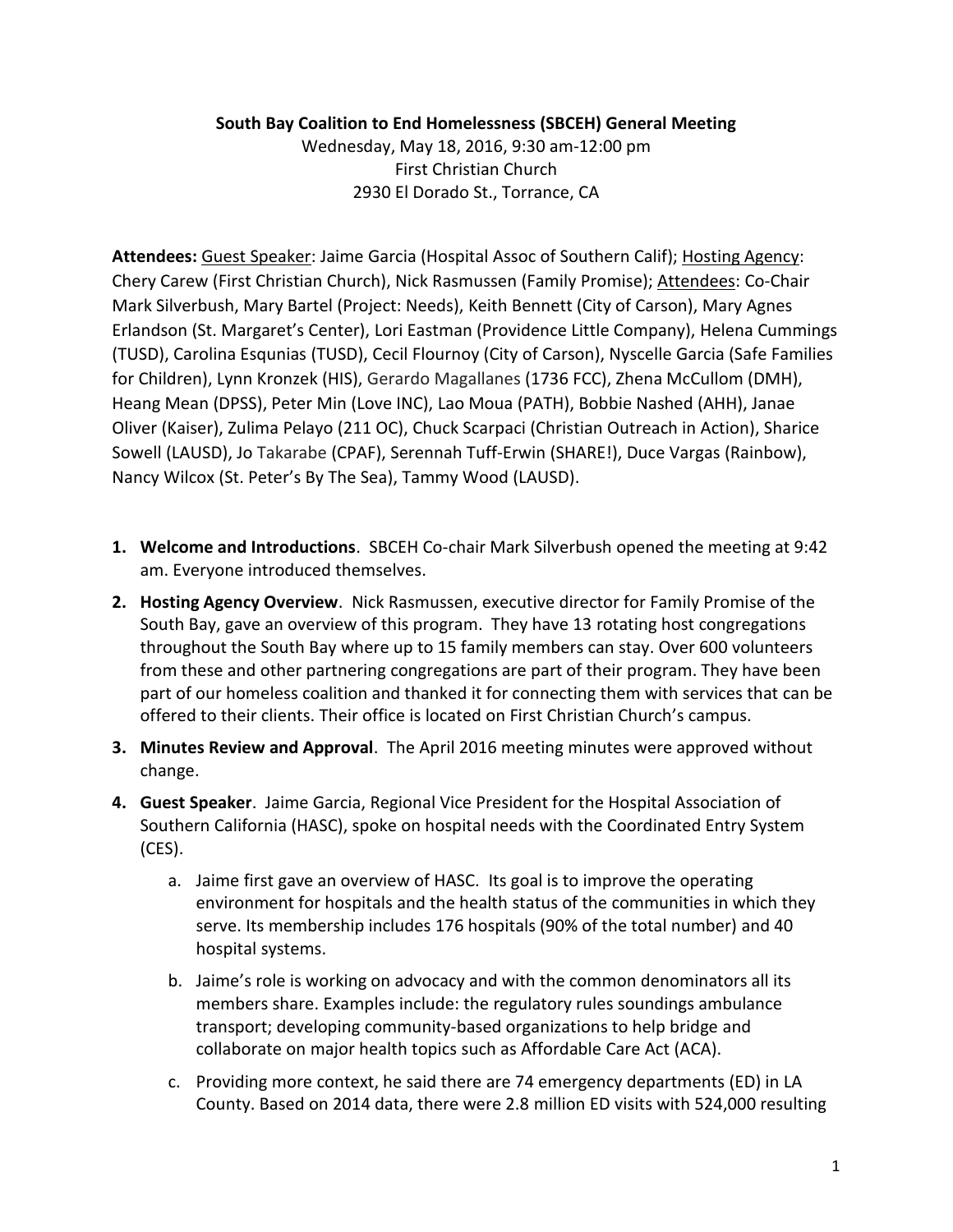in hospital admissions (the State has a two year lag on generating this data). With the ACA, there are less who use the ED within the general population with more seeking health care at local clinics. However, far too many homeless still use the ED for their primary care; these persons fall into the category of "treat and release" – discharged that same day. Recuperative care centers are starting to open.

- d. He views CES as an opportunity for provide a single port of (service) entry for hospitals for those who are homeless. Hospitals are challenged to provide behavioral health support where the ongoing case management piece is missing once patients leave the hospital. He would like to see improved relationships with skilled nursing facilities; they generally cannot take a homeless person.
- e. When the homeless use the ED, it affects the entire system. They cannot be discharged back out to the streets if they need ongoing medical care so hospitals must keep them. This in turn causes a ripple effect on services for other patients.
- f. Local ED staff is also challenged when patients are resistant to accepting housing. Lori Eastman, who works at Little Company of Mary in Torrance, recalls an 80-year old homeless patient who refused to use any of his limited income on housing. Building relationships with individuals is needed. Hospital social worker staff often has a case load of 50 patients.
- g. Jaime is hopeful the LA County Homeless Initiatives will bring more attention to these challenges, along with the resources it takes to address them. He is actively working with the strategy focused on this.
- h. When asked about tapping into Medi-Cal reimbursement as a funding source, Jaime responded LA Care is more proactive on this front, but it is still a challenge to identify who provides the case management.
- i. Concerns about the lack of bridge housing for discharged patients was raised. It it especially challenging to find appropriate facilities for those with a mental illness.
- **5. SPA 8 Community Planning Meeting**. Nancy Wilcox announced the Coalition was convening a community planning meeting to discuss our regional needs. It will be held Tuesday, May 24<sup>th</sup> at the San Pedro United Methodist Church. This is required as part of the CES request for proposal, which will be released this week.
- **6. Homeless Count 2016 (HC16) Initial Results**. Mark gave a report on the HC16 results released by LAHSA, which focuses on the LA Continuum of Care (CoC). The notes below supplement the information provided in the attached May  $10<sup>th</sup>$  LAHSA presentation.
	- a. This is the largest unsheltered count conducted in the nation. 100% of LA CoC was covered, a first for the Count.
	- b. The decrease in the overall shelter count was down in 2016 from 2015. However, this is not due to the recent "Reallocation" (i.e., newly unfunded programs) of transitional housing programs. There was a decrease in the number of motel vouchers available (considered emergency shelter beds).